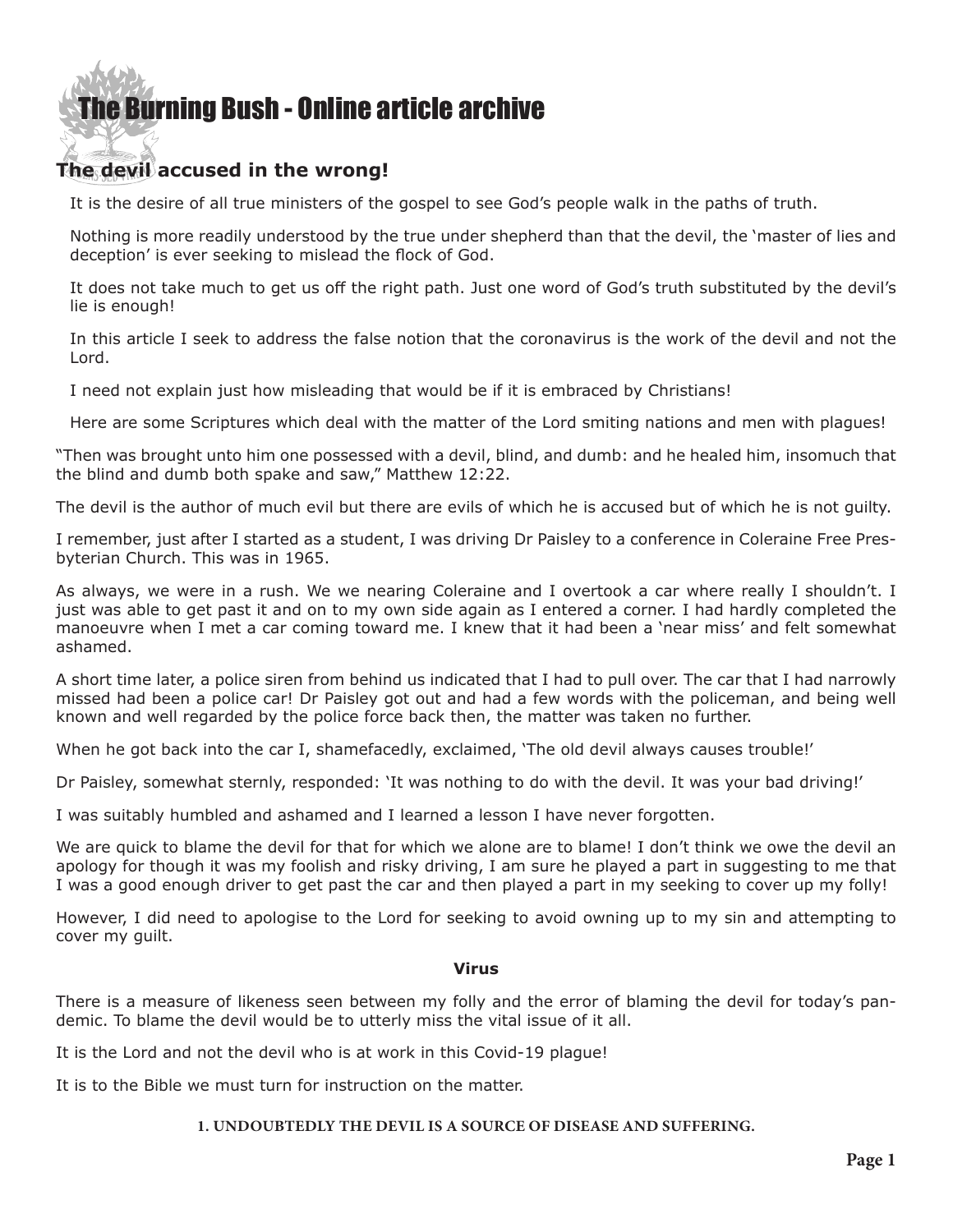Perhaps the best known instance of his inflicting a human being with a disease is the case of Job.

"And Satan answered the LORD, and said, Skin for skin, yea, all that a man hath will he give for his life. But put forth thine hand now, and touch his bone and his flesh, and he will curse thee to thy face. And the LORD said unto Satan, Behold, he is in thine hand; but save his life. So went Satan forth from the presence of the LORD, and smote Job with sore boils from the sole of his foot unto his crown," Job 2:4-7.

There are three points that we need to observe in this event.

1. The devil had a desire to afflict Job with boils but could not do so until the Lord granted him permission.

2. He was able only to inflict boils upon Job. I have no doubt that there were many of God's saints in that day whom the devil hated and would have loved to have visited with physical pain and suffering but his malignancy was limited to Job alone by divine decree.

3. The death he inflicted upon Job's children in his earlier attack displayed what he would have loved to do to Job but he could not. He was under God's restraint. "And the LORD said unto Satan, Behold, all that he hath is in thy power; only upon himself put not forth thine hand," Job 1:12.

#### **Limited**

What a comfort it is to realise the curtailments the Lord has placed upon the devil! Yes, he today "as a roaring lion, walketh about, seeking whom he may devour (swallow)," 1Peter 5:8, but even in this, he is under God's restraint.

It was by this grace Paul was able to write: "Notwithstanding the Lord stood with me, and strengthened me; that by me the preaching might be fully known, and that all the Gentiles might hear: and I was delivered out of the mouth of the lion," 2 Timothy 4:17.

The 'lion' in this instance was the animal the Romans used to torture and execute, for their own entertainment, those they deemed worthy of death, including many of God's saints.

Yes, the devil is the afflicter of God's people and indeed, mankind generally, but there is a limit set upon his malevolent intentions.

We have a number of incidents in the New Testament that illustrate this.

"As they went out, behold, they brought to him a dumb man possessed with a devil. And when the devil was cast out, the dumb spake: and the multitudes marvelled, saying, It was never so seen in Israel," Matthew 9:32-33.

"Then was brought unto him one possessed with a devil, blind, and dumb: and he healed him, insomuch that the blind and dumb both spake and saw," Matthew 12:22.

"And, behold, there was a woman which had a spirit of infirmity eighteen years, and was bowed together, and could in no wise lift up herself. And when Jesus saw her, he called her to him, and said unto her, Woman, thou art loosed from thine infirmity. And he laid his hands on her: and immediately she was made straight, and glorified God. And the ruler of the synagogue answered with indignation, because that Jesus had healed on the sabbath day, and said unto the people, There are six days in which men ought to work: in them therefore come and be healed, and not on the sabbath day. The Lord then answered him, and said, Thou hypocrite, doth not each one of you on the sabbath loose his ox or his ass from the stall, and lead him away to watering? And ought not this woman, being a daughter of Abraham, whom Satan hath bound, lo, these eighteen years, be loosed from this bond on the sabbath day?" Luke 13:11-16.

Here we have occurrences of suffering foisted upon individuals by the devil.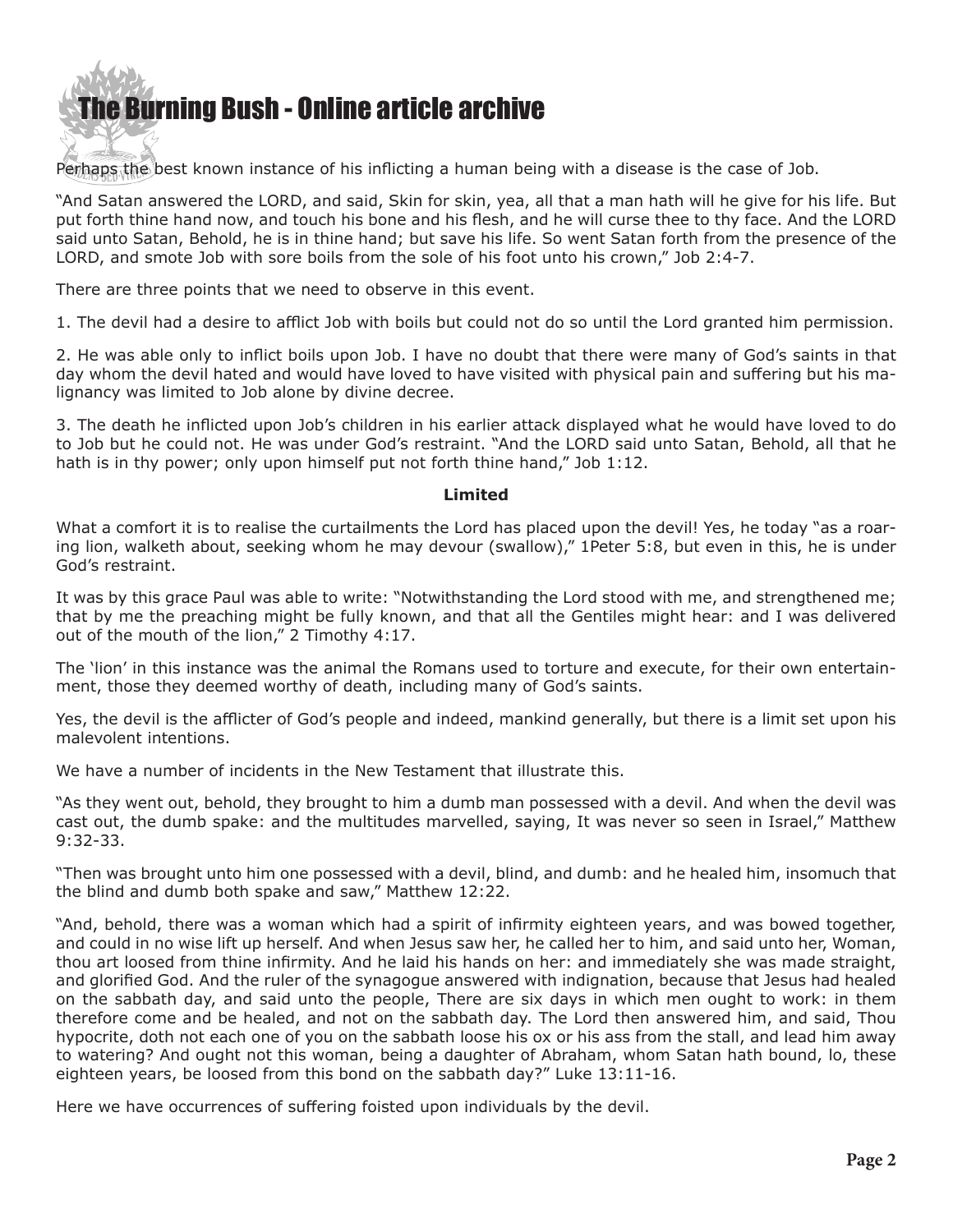

#### **2. IN THE BIBLE, IT IS THE LORD ALONE WHO INFLICTS NATIONS WITH PLAGUES.**

This is seen in the case of Pharaoh and the Egyptian nation.

"Thus saith the LORD, In this thou shalt know that I am the LORD: behold, I will smite with the rod that is in mine hand upon the waters which are in the river, and they shall be turned to blood.And the fish that is in the river shall die, and the river shall stink; and the Egyptians shall lothe to drink of the water of the river." Exodus 7:17-18. Jehovah demonstrated the power that belonged to Him alone in this the first of ten plagues upon that wicked nation.

It is true that verse 22 of that chapter states: "And the magicians of Egypt did so with their enchantments: and Pharaoh's heart was hardened, neither did he hearken unto them; as the LORD had said."

This was a deception that the Lord permitted these devil-inspired and empowered magicians to perform and that in order to advance His purpose and will. The outcome of this 'trick' for that is what it was, is seen in the words: "And Pharaoh's heart was hardened, neither did he hearken unto them; as the LORD had said."

What is to be noticed is that the magicians DID NOT turn the blood back into water!! That they were unable to do.

#### **His Own**

The Lord has been known to strike the nation of His own people with pestilence in order to chastise them for their sin.

"And the men, which Moses sent to search the land, who returned, and made all the congregation to murmur against him, by bringing up a slander upon the land, even those men that did bring up the evil report upon the land, died by the plague before the LORD. But Joshua the son of Nun, and Caleb the son of Jephunneh, which were of the men that went to search the land, lived still." Numbers 14:36-38.

"And David's heart smote him after that he had numbered the people. And David said unto the LORD, I have sinned greatly in that I have done: and now, I beseech thee, O LORD, take away the iniquity of thy servant; for I have done very foolishly. For when David was up in the morning, the word of the LORD came unto the prophet Gad, David's seer, saying,Go and say unto David, Thus saith the LORD, I offer thee three things; choose thee one of them, that I may do it unto thee. So Gad came to David, and told him, and said unto him, Shall seven years of famine come unto thee in thy land? or wilt thou flee three months before thine enemies, while they pursue thee? or that there be three days' pestilence in thy land? now advise, and see what answer I shall return to him that sent me. And David said unto Gad, I am in a great strait: let us fall now into the hand of the LORD; for his mercies are great: and let me not fall into the hand of man. So the LORD sent a pestilence upon Israel from the morning even to the time appointed: and there died of the people from Dan even to Beersheba seventy thousand men," 2Samuel 24:10-15.

#### **Wonderful Words**

Surely we all remember the wonderful words of 2 Chronicles 7:12-14. "And the LORD appeared to Solomon by night, and said unto him, I have heard thy prayer, and have chosen this place to myself for an house of sacrifice. If I shut up heaven that there be no rain, or if I command the locusts to devour the land, or if I send pestilence among my people; If my people, which are called by my name, shall humble themselves, and pray, and seek my face, and turn from their wicked ways; then will I hear from heaven, and will forgive their sin, and will heal their land."

#### **3. THE LORD'S POWER TO INFICT NATIONS WILL BE EVIDENT AGAIN.**

I say 'will be' but perhaps I should have said 'is' evident once more'!

The present coronavirus is, I believe, something that has come from the hand of the Lord upon nations in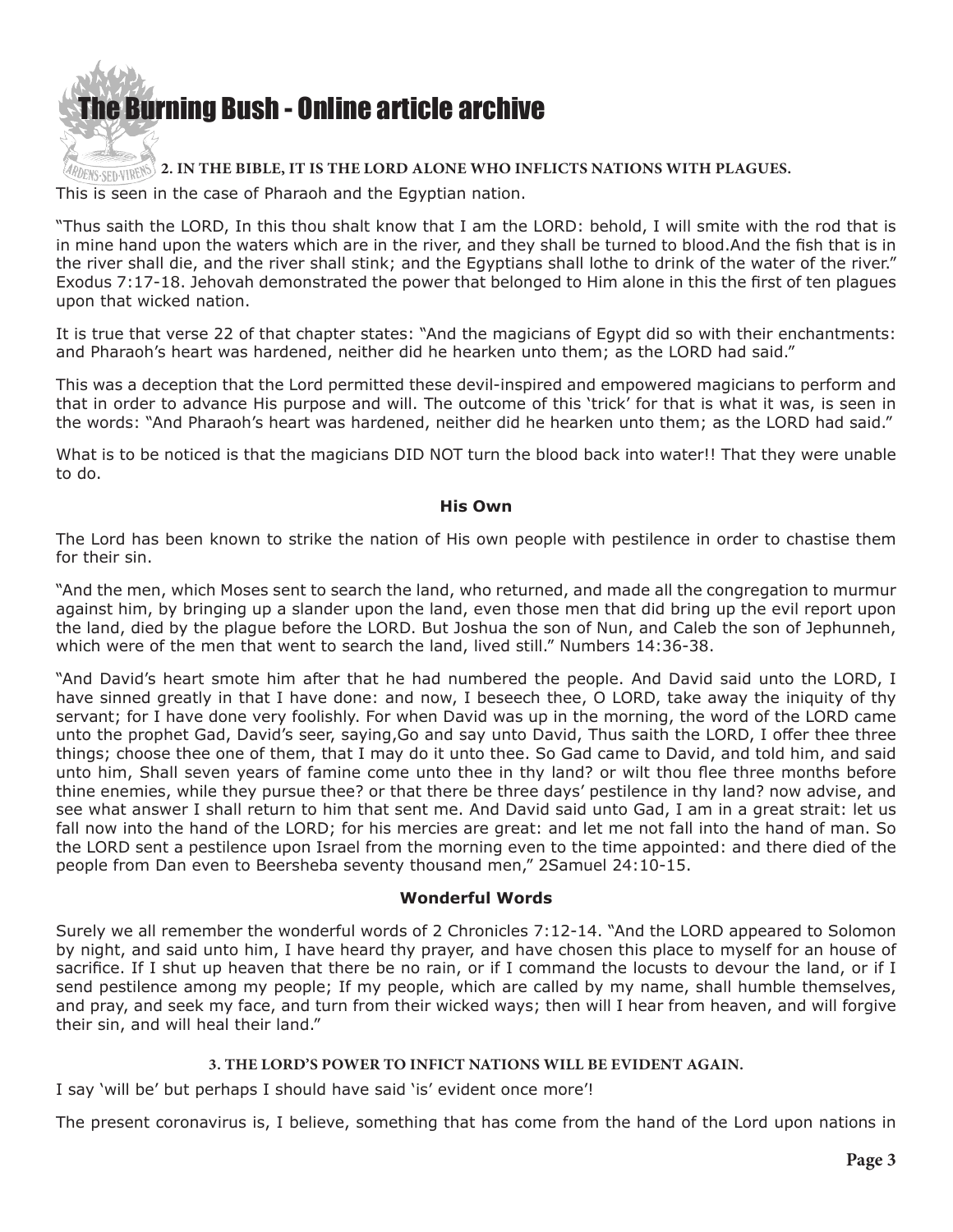

#### rebellion agains Him and His Word.

Our own nation has flaunted centuries of gospel privileges and in the last 100 years has stubbornly and resolutely set its face toward idolatry and and anti-Christian religions. The main denominations, born out of times of Reformation and Revival, have cast away God's truth and embraced, with a vengeance, the devil's lie.

What was predicted in 1 Timothy 4:1-2, is fulfilled before our eyes. "Now the Spirit speaketh expressly, that in the latter times some shall depart from the faith, giving heed to seducing spirits, and doctrines of devils; speaking lies in hypocrisy; having their conscience seared with a hot iron."

Peter also warned us of the days we are now passing through. "That ye may be mindful of the words which were spoken before by the holy prophets, and of the commandment of us the apostles of the Lord and Saviour: knowing this first, that there shall come in the last days scoffers, walking after their own lusts, and saying, Where is the promise of his coming? for since the fathers fell asleep, all things continue as they were from the beginning of the creation," 2Peter 3:2-4.

Never was less thought of the Word of God and its revelation regarding the return of Christ in power and great glory, than it is today. The spirit that has prevailed for generations now in the United Kingdom is that seen in the palace of Belshazzar as is recorded in Daniel 5:3-4.

"Then they brought the golden vessels that were taken out of the temple of the house of God which was at Jerusalem; and the king, and his princes, his wives, and his concubines, drank in them. They drank wine, and praised the gods of gold, and of silver, of brass, of iron, of wood, and of stone."That spirit is nightly seen amongst those who rejoice to defy the Coronavirus restrictions and in so doing shake their fists in the face of God.

#### **Future**

There is approaching, and that very soon, even greater manifestations of God's anger against nations. This is revealed to us in the Book of the Revelation. Heaven announces, at the sounding of the seventh trumpet, the last trump, these words. "And the seventh angel sounded; and there were great voices in heaven, saying, The kingdoms of this world are become the kingdoms of our Lord, and of his Christ; and he shall reign for ever and ever. And the four and twenty elders, which sat before God on their seats, fell upon their faces, and worshipped God, saying, We give thee thanks, O Lord God Almighty, which art, and wast, and art to come; because thou hast taken to thee thy great power, and hast reigned. And the nations were angry, and thy wrath is come, and the time of the dead, that they should be judged, and that thou shouldest give reward unto thy servants the prophets, and to the saints, and them that fear thy name, small and great; and shouldest destroy them which destroy the earth," Revelation 11:15-18.

Note the fact that at the time of God's judgments upon the earth, just prior to the Saviour's return to take unto Himself the "kingdoms of this world", the nations are in open rebellion and 'angry' with God!

In Chapter 16, events antecedent to the blowing of the seventh trumpet are recorded for us. Here we see the angry defiance of the nations.

"And the fourth angel poured out his vial upon the sun; and power was given unto him to scorch men with fire. And men were scorched with great heat, and blasphemed the name of God, which hath power over these plagues: and they repented not to give him glory. And the fifth angel poured out his vial upon the seat of the beast; and his kingdom was full of darkness; and they gnawed their tongues for pain, and blasphemed the God of heaven because of their pains and their sores, and repented not of their deeds," Revelation 16:8- 11.

The madness we see on our streets amongst a few will spread and intensify until the general disposition of the nations, in the territories of the Antichrist in particular, will be one of a demented lunacy in the face of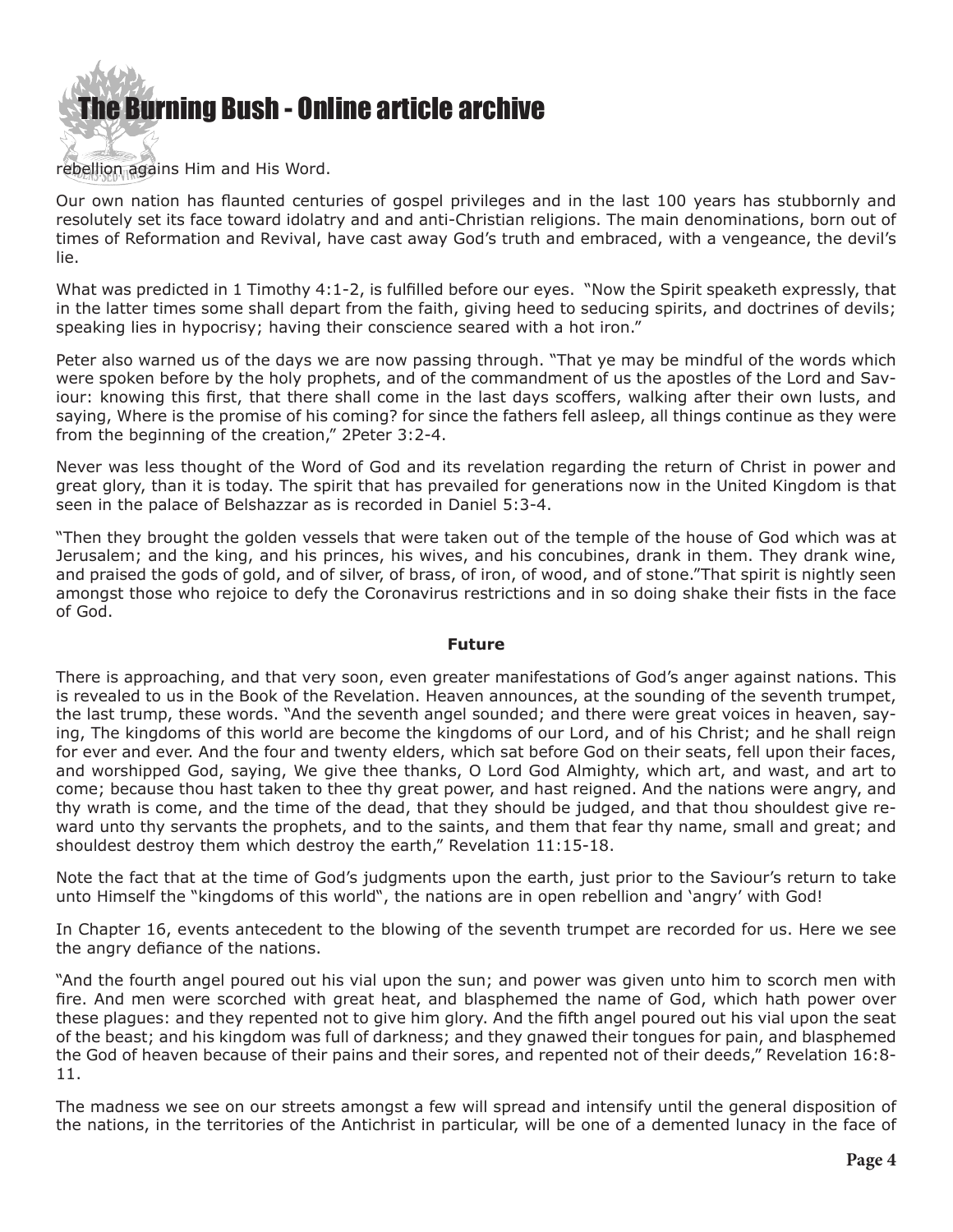the very obvious anger of God. They will be seen to gnaw their tongues for pain, and blaspheme the God of heaven because of their pains and their sores, and repent not of their deeds.

No, the Coronavirus is not the work of the devil but I put it to you that it is the portent of greater judgments upon men for their defiance of God and His Son!

#### **The Question For Today**

What are we to do? That is the question for which we must earnestly seek and answer.

Again, we must resort to the Bible and not our own speculations.

'What saith the Scriptures?' Following the revelation of God's wrath upon nations and man's angry and stubborn and vain reaction as we have already set forth in the above verses, there then follows this verse.

"Behold, I come as a thief. Blessed is he that watcheth, and keepeth his garments, lest he walk naked, and they see his shame," Revelation 16:15.

This a verse for the believer!

It tells us:

1. The one watching for Christ is blessed. When the people of God are in revival, they are very conscious of the return of Christ. They live in the light of that day.

"And not only they, but ourselves also, which have the firstfruits of the Spirit, even we ourselves groan within ourselves, waiting for the adoption, to wit, the redemption of our body," Romans 8:23.

"Even as the testimony of Christ was confirmed in you: so that ye come behind in no gift; waiting for the coming of our Lord Jesus Christ: Who shall also confirm you unto the end, that ye may be blameless in the day of our Lord Jesus Christ," 1 Corinthians 1:6-8.

"And the Lord direct your hearts into the love of God, and into the patient waiting for Christ," 2 Thessalonians  $3:5.$ 

These verses all indicate the spirit of watchfulness there was amongst the early Church. Has ever the Church been more full of the Spirit of Grace and Power than in those days? And has it ever been more watchful for Christ's return? The two spiritual characteristics go together.

In the days before the return of Christ, I believe the Church, presently careless and slumbering, will be aroused to a state of watchfulness and it becomes wonderfully aware of the nearness of Christ's return.

So it was at His first advent. "And, behold, there was a man in Jerusalem, whose name was Simeon; and the same man was just and devout, waiting for the consolation of Israel: and the Holy Ghost was upon him. And it was revealed unto him by the Holy Ghost, that he should not see death, before he had seen the Lord's Christ. And he came by the Spirit into the temple: and when the parents brought in the child Jesus, to do for him after the custom of the law, then took he him up in his arms, and blessed God, and said, Lord, now lettest thou thy servant depart in peace, according to thy word: for mine eyes have seen thy salvation," Luke 2:25-30.

The narrative continues: "And there was one Anna, a prophetess, the daughter of Phanuel, of the tribe of Aser: she was of a great age, and had lived with an husband seven years from her virginity; and she was a widow of about fourscore and four years, which departed not from the temple, but served God with fastings and prayers night and day. And she coming in that instant gave thanks likewise unto the Lord, and spake of him to all them that looked for redemption in Jerusalem." Luke 2:36-38.

Note the words, "all them that looked for redemption in Jerusalem." There was body of people back then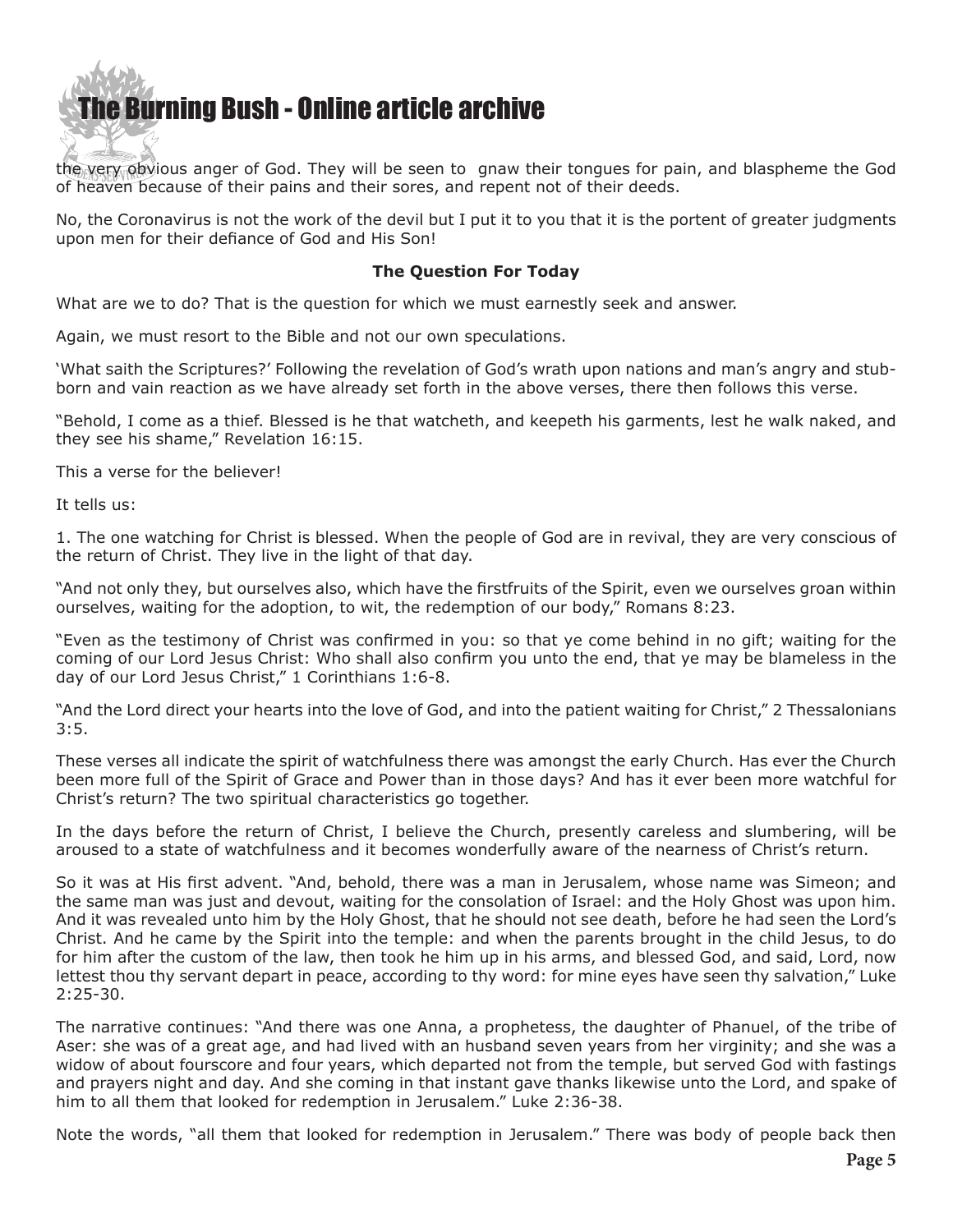awakened to the nearness of Christ's coming at His first advent.

So it will be at the end of this age. In the parable of the wise and foolish virgins, which the Saviour introduced with the words: "Then shall the kingdom of heaven be likened unto ten virgins, which took their lamps, and went forth to meet the bridegroom," Matthew 25:1.

The word 'then' takes us back to what He had been speaking about in the previous chapter. In that chapter the Saviour was answering the questions of His disciples. "And as he sat upon the mount of Olives, the disciples came unto him privately, saying, Tell us, when shall these things be? and what shall be the sign of thy coming, and of the end of the world?" Matthew 24:3. It has often been pointed out that the world wrongly translated 'world' here, is the Greek word 'aion' the English transliteration of which is 'eon' and which means a period of times or an age.

So the Saviour is speaking of the end of this age and it is to that He is referring when He employs the word 'then' in Matthew 25:1.

What does the Saviour tells us in the parable of the wise and foolish virgins? Very simply He shows that the 'visible' church, that made up the true and the false, the sheep and the goats, will fall into a state of slumber and carelessness and forgetfulness regarding His return. "While the bridegroom tarried, they all slumbered and slept," Matthew 25:5.

But that is not allowed to continue indefinitely. "And at midnight there was a cry made, Behold, the bridegroom cometh; go ye out to meet him. Then all those virgins arose, and trimmed their lamps.And the foolish said unto the wise, Give us of your oil; for our lamps are gone out. But the wise answered, saying, Not so; lest there be not enough for us and you: but go ye rather to them that sell, and buy for yourselves.And while they went to buy, the bridegroom came; and they that were ready went in with him to the marriage: and the door was shut," Matthew 25:6-10.

Here is an arousing of the careless and slumbering Church, and a readying of themselves, a trimming of the lamps that had long been neglected for the Saviour's return by those who had the 'oil' of true grace and then an entering in with the Saviour to His marriage banquet.

The false professors were shut out and lost, having never been known to the Lord as His true believers.

The first thing for God's people to do today is be busy trimming their lamps and letting them shine forth in a dark and Christ-rejecting world!

That is what it is to be in a state of 'blessing'.

2. The one watching for Christ is anxious about His appearance. "And keepeth his garments, lest he walk naked, and they see his shame."

'Shamefulness' is something many glory in today. It is said of Adam and Eve, "The eyes of them both were opened, and they knew that they were naked; and they sewed fig leaves together, and made themselves aprons," Genesis 3:7.

The modern daughter of Eve delights in nakedness and that without shame! It is a feature of this age particularly.

It is not something that should be seen amongst God's people! The word 'keepeth' means 'to attend to carefully'!

Young Christian ladies need to note that in particular. Here is the trend that they should follow. Not the fashions of the world with its shamelessness and lewdness but a careful maintenance of modesty. This is Paul's